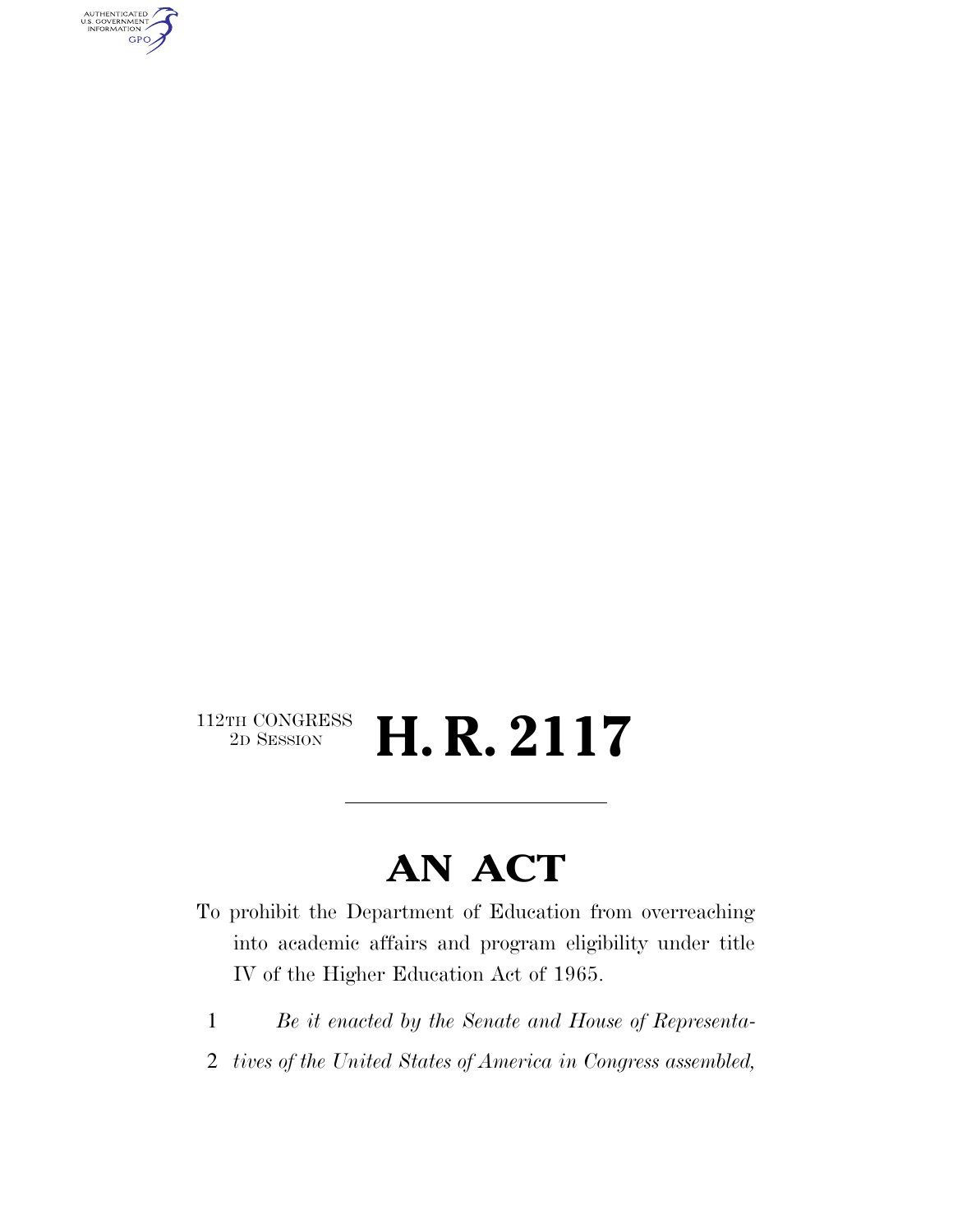#### **SECTION 1. SHORT TITLE.**

 This Act may be cited as the ''Protecting Academic Freedom in Higher Education Act''.

#### **SEC. 2. REPEAL OF REGULATIONS RELATING TO STATE AU- THORIZATION AND DEFINING CREDIT HOUR.**  (a) REGULATIONS REPEALED.—

 (1) REPEAL.—The following regulations (in- cluding any supplement or revision to such regula-tions) are repealed and shall have no legal effect:

 (A) STATE AUTHORIZATION.—Sections 11 600.4(a)(3), 600.5(a)(4), 600.6(a)(3), 600.9, and 668.43(b) of title 34, Code of Federal Reg- ulations (relating to State authorization), as added or amended by the final regulations pub- lished by the Department of Education in the Federal Register on October 29, 2010 (75 Fed. Reg. 66832 et seq.).

 (B) DEFINITION OF CREDIT HOUR.—The definition of the term ''credit hour'' in section 600.2 of title 34, Code of Federal Regulations, as added by the final regulations published by the Department of Education in the Federal Register on October 29, 2010 (75 Fed. Reg. 24 66946), and clauses (i)(A), (ii), and (iii) of sub-25 section  $(k)(2)$  of section 668.8 of such title, as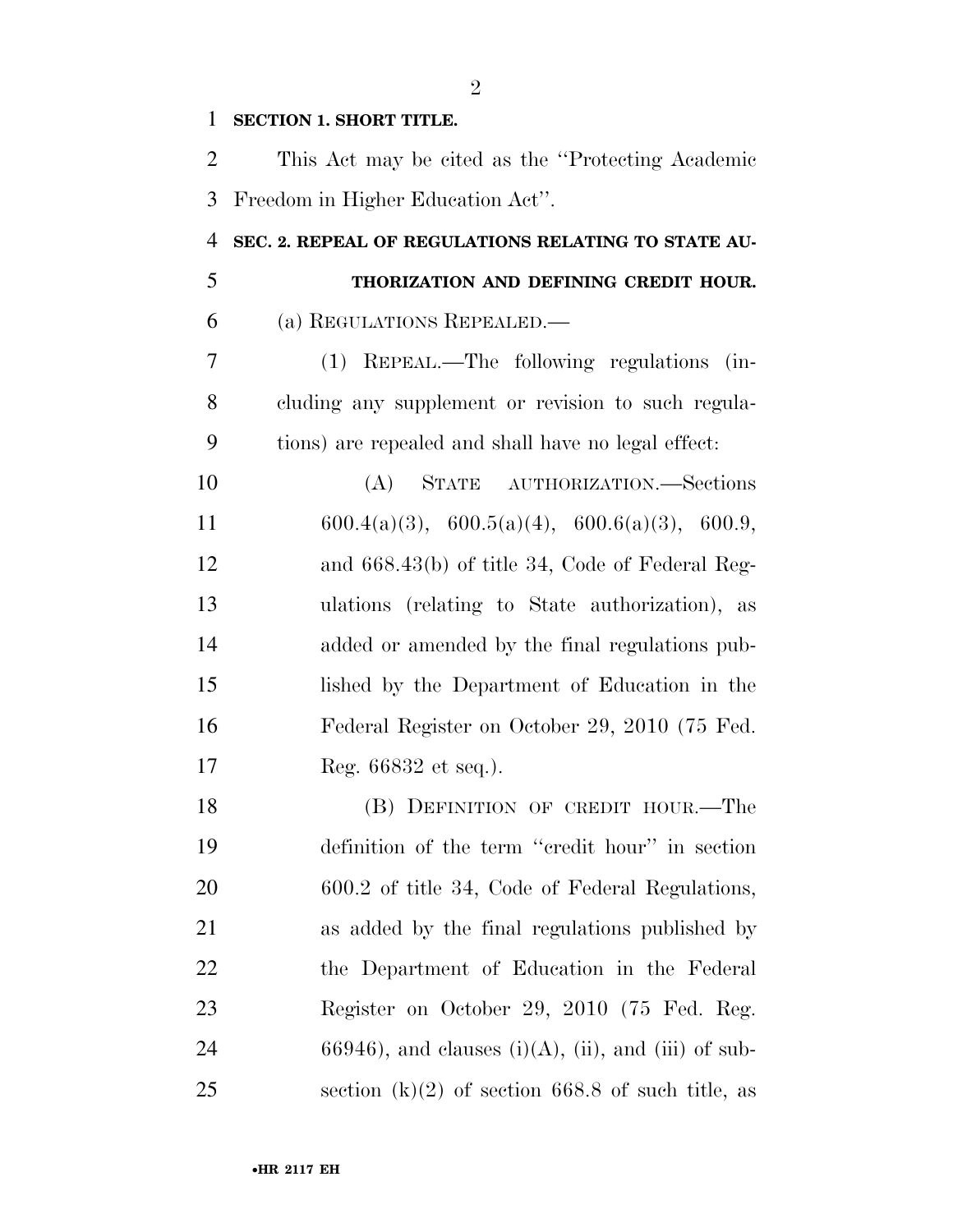1 amended by such final regulations (75 Fed. Reg. 66949 et seq.).

 (2) EFFECT OF REPEAL.—To the extent that regulations repealed by paragraph (1) amended reg- ulations that were in effect on June 30, 2011, the provisions of the regulations that were in effect on June 30, 2011, and were so amended are restored and revived as if the regulations repealed by para-graph (1) had not taken effect.

 (b) REGULATIONS DEFINING CREDIT HOUR PROHIB- ITED.—The Secretary of Education shall not promulgate or enforce any regulation or rule that defines the term ''credit hour'' for any purpose under the Higher Edu- cation Act of 1965 on or after the date of enactment of this section.

Passed the House of Representatives February 28, 2012.

Attest:

*Clerk.*